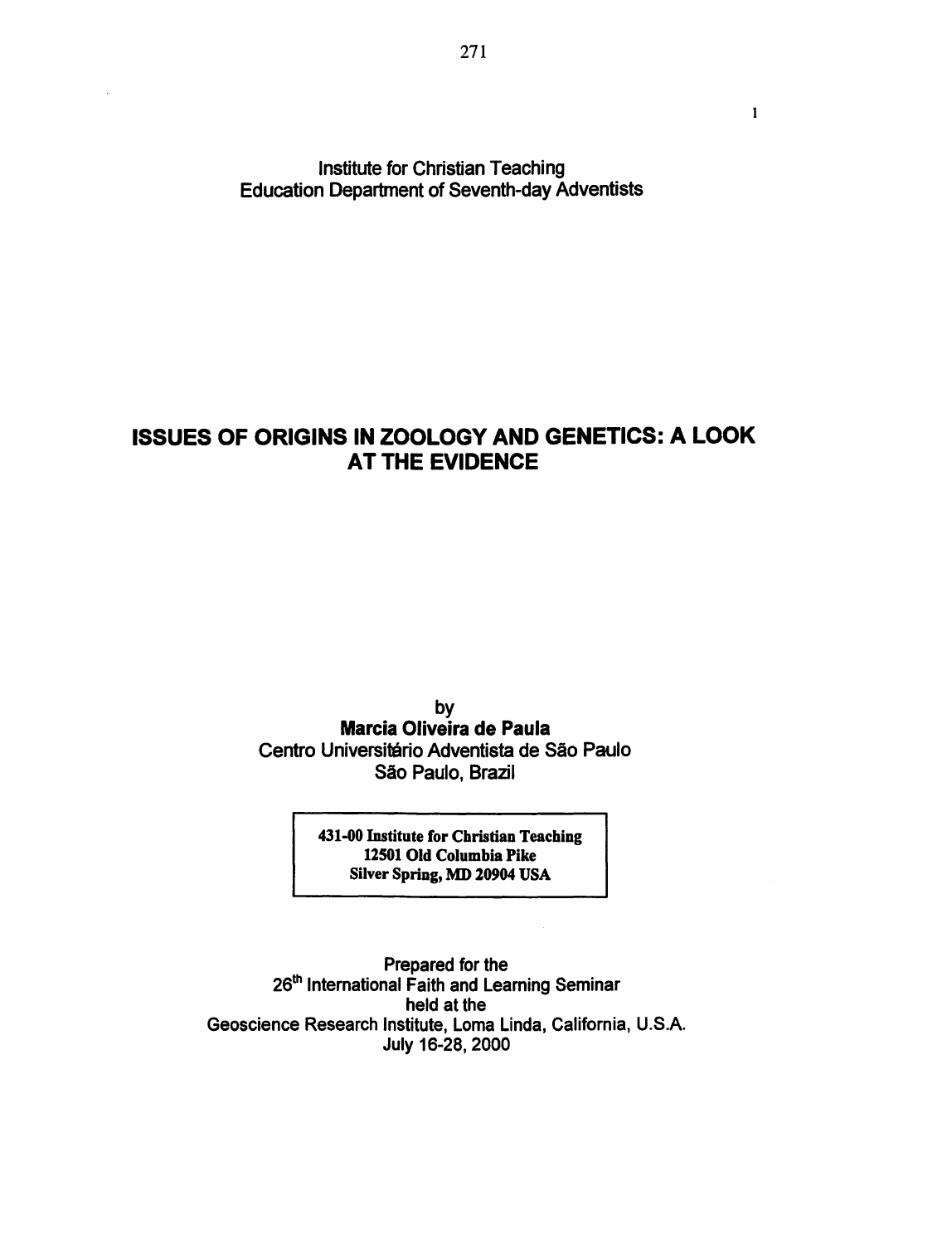## Introduction

Zoology and genetics are required courses for biology majors, and genetics is required in the programs of several courses in health areas, such as Medicine, Nursing, Dentistry, Psychology and others. Both subjects are usually structured around the theme of the theory of evolution. Also, the majority of the textbooks used in the teaching of these two courses have an evolutionary orientation. However, a careful examination of the scientific basis of these disciplines shows that the evolutionary framework doesn't fit with a lot of their fundamental aspects. Some of these topics even constitute strong evidence in favor of intelligent design. The objective of this paper is to analyze these topics to see why they provide good evidence that is consistent with a creation model for the origin of life.

## Issues in Zoology

The science of Zoology deals with the study of animal life. The whole study of Zoology is now structured around the theory of evolution, according to which all the present animals would have developed from unicellular common ancestors (protozoa). The present animal taxonomy (classification) is based on phylogeny, i. e., the evolutionary history of a group.

## Problems in the animal fossil record

If all animals developed from common ancestors, ideally, one expects to find several series of links connecting different groups of organisms. However, that is not what we find in the fossil record (Brand, 1997, p.141).

Darwin recognized that the fossil record did not show much evidence for connecting links. He thought that as more fossil collecting was done over time, these links would be found. In his book "Origin of species" he says: "Lastly, looking not to any one time, but to all time, if my theory be true, numberless intermediate varieties, linking most closely all the species of the same group together, must assuredly have existed; but the very process of natural selection constantly tends, as has been so often remarked, to exterminate the parent forms and the intermediate links. Consequently evidence of their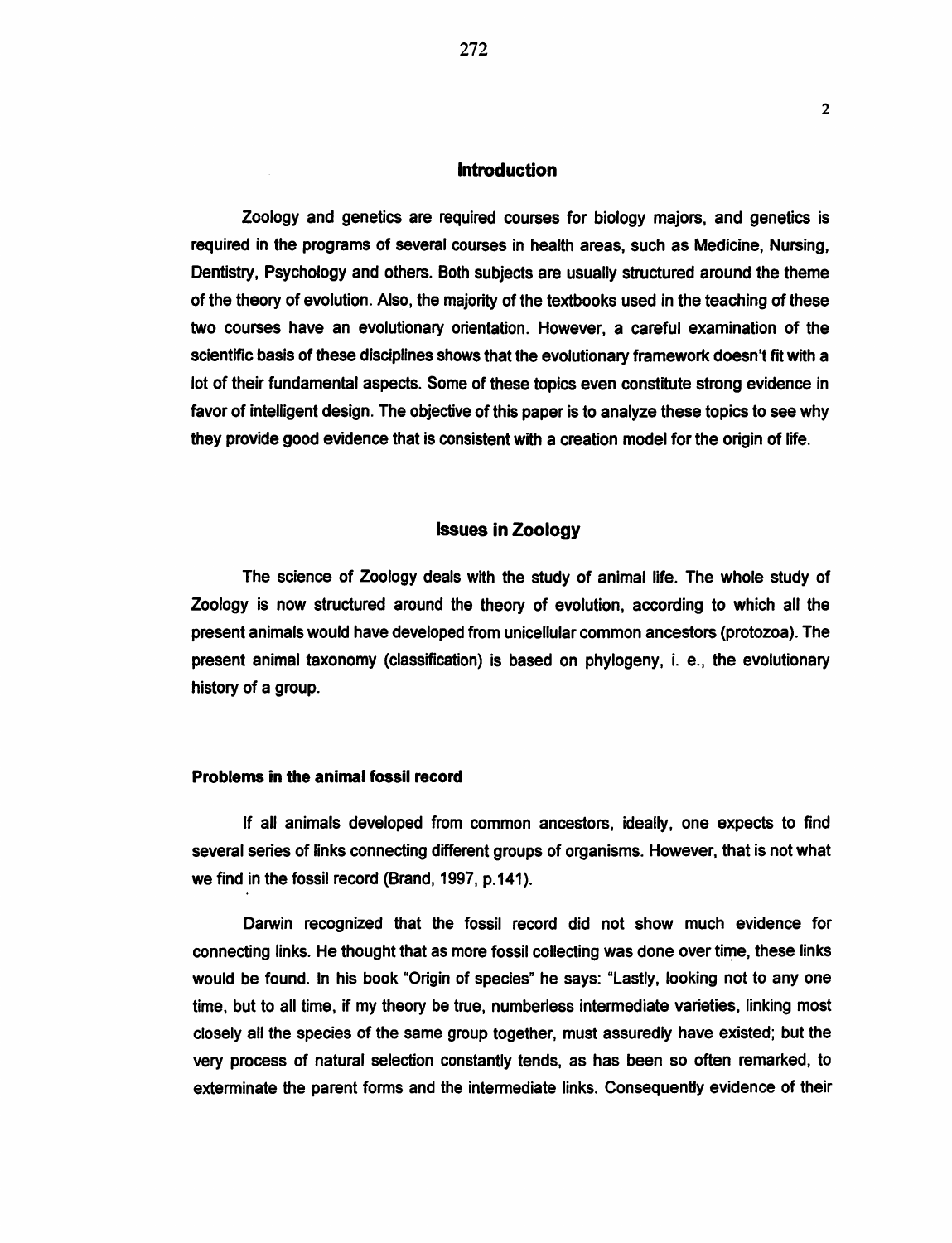former existence could be found only amongst fossil remains, which are preserved in an extremely imperfect and intermittent record" (Darwin, p. 179). "Nature may almost be said to have guarded against the frequent discovery of her transitional or linking forms" (Darwin, p. 292). "Geological research (...) has done scarcely anything in breaking down the distinction between species, by connecting them together by numerous, fine, intermediate varieties; and this not having been effected, is probably the gravest and most obvious of all the many objections which may be urged against my views" (Darwin, p. 299).

In the 130 years since Darwin's prediction, many fossils have been collected. This improved database still suggests that, for most animals, the fossil record does not contain connecting links between types (Brand, 1997, p. 143).

One of the most important fossil gaps is the one between the microorganisms, such as blue-green algae and bacteria, that are found in Precambrian strata, and the abundant and complex invertebrate sea life of the Cambrian period, as well as the strange Ediacaran fossils of the Precambrian (Morris, 1995, p. 81). Almost all of the phyla of invertebrate animals that have a fossil record occur in the early Cambrian: protozoa, sponges, cnidarians, mollusks, brachiopods, annelids, arthropods and echinoderms. The only major absent phylum is the Bryozoa, which appears in the Ordovician (McAIIester, 1971, p. 70). If evolution had really occurred, we should find in Precambrian rocks the evolutionary ancestors of all these animals. According to Axelrod (1958), the high degree of organization of the Cambrian animals clearly indicates that a long evolutionary period preceded their emergence in the fossil record. However, an examination of the Precambrian rocks for precursors of Cambrian fossils indicates they are not found anywhere. The majority of the fossils found in the Precambrian rocks are fossil microorganisms. Only in the top of the Precambrian some multicelular fossils are found. Among them are the Ediacaran fauna, including cnidarians, annelids and arthropods. They are multi-celled animals, but they are not considered ancestral to the Cambrian animals (Gould, 1989; Seilacher, 1984). They are a unique, extinct assemblage of animals with no clear ties to other groups (Brand, p. 143, 1997).

If we find fossils of bacteria and blue-green algae in the Precambrian, certainly we should find fossils of the ancestors' of the Cambrian animals. If microorganisms evolved into metazoans, it seems likely that transitional forms should have been found but they have not. The sudden appearance of the major phyla in the Cambrian has been called the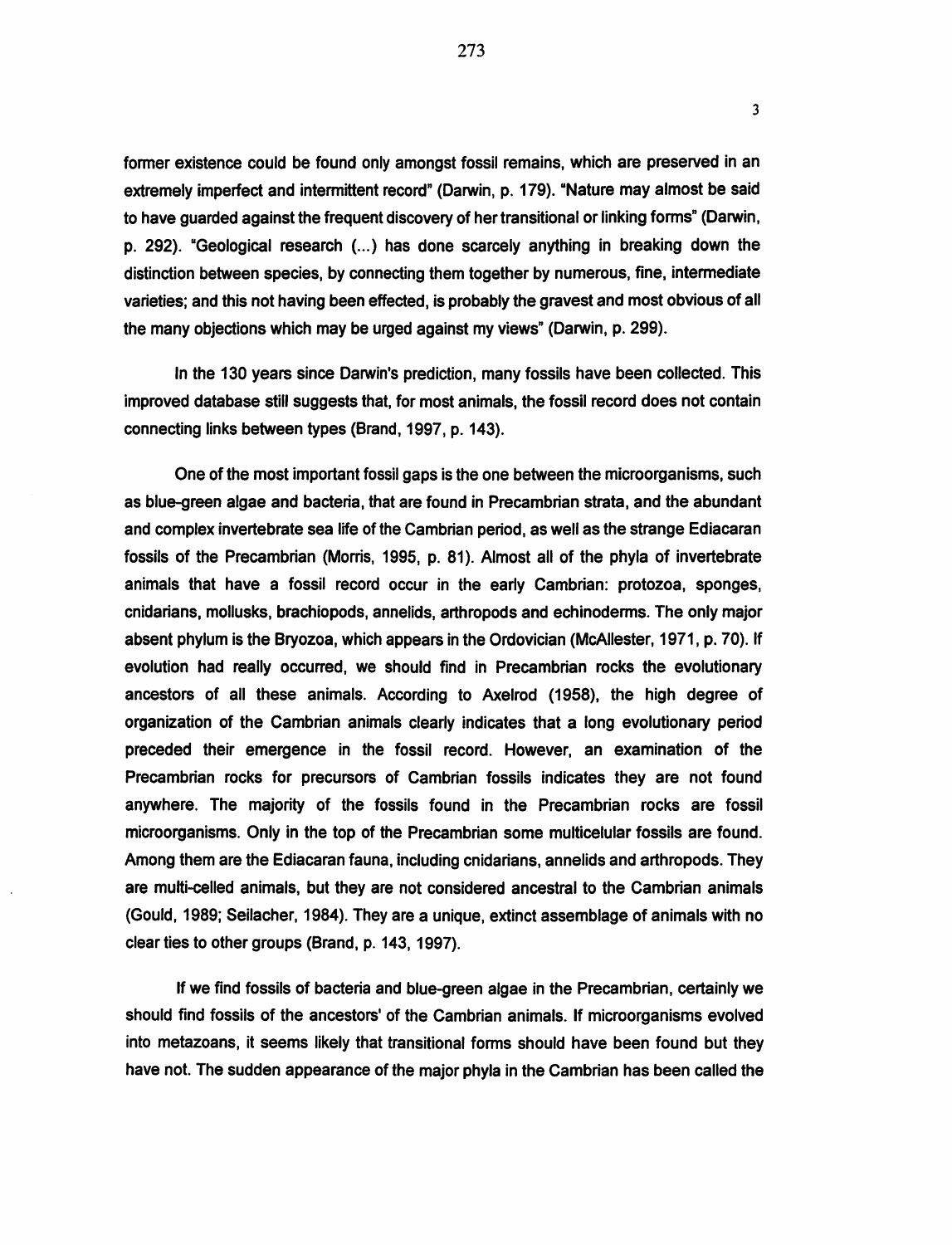"Cambrian explosion". Recently the estimated time over which the explosion took place has been revised downward from fifty million to ten million years - a blink of the eyes in geological terms. The shorter time estimate has forced sensationalist writers to seek new superlatives, a favorite being the "Biological Big Bang" (Behe, 1996, p. 27}. Gould has argued that the fast rate of emergence for new life forms demands a mechanism other than natural selection for its explanation (Beardsley, 1992}. Futuyama (1992, p. 343) says that the fast origin of the animal phyla, which happened in the 100 million years between the Ediacaran fauna and the Burgess Shale fauna (Cambrian}, has been considered one of the biggest problems of evolution. The theory of separate creation of each group explains the evidence better than the theory of a single ancestor.

4

Wise (1994) also considers the Cambrian explosion a challenge to explain without informed intervention (creationism). Interventionist theory proposes that the Cambrian explosion is not a record of the first appearance of life, but the first burials during a catastrophe, the Genesis Flood (Brand, 1997, p. 172).

Another serious problem of the fossil record that has not been explained by evolutionists is that most animal groups appear abruptly in the fossil record. There is no evidence that there were transitional forms among these groups. This is well recognized today by science. Brand (1997, p. 173) calls attention to phylogenetic trees that are in many texts and popular books. Some of them show which parts are supported by fossil evidence and which parts are hypothetical. Such trees show that the evolutionary connections between virtually all phyla and almost all classes are only theoretical. Charles Darwin believed the intermediates would be found. However, most of the thousand of fossils that are found fall within the existing groups. As more fossils are found it becomes clearer that gaps between major groups of organisms are real and sequences of intermediates are not likely to be found. This evidence has caused evolutionary theorists to look for new ways to explain the evolution of major groups consistent with the reality of the lack of fossil intermediates.

Considering the invertebrate animals, the lack of fossil links is very clear, because almost all the invertebrate animal phyla appear in the Cambrian. Particularly interesting is the phylum Echinodermata. Ruppert & Barnes (1994, p. 988) say the origin of the echinoderms and the phylogenetic relationships of its subgroups continue to be unresolved and the subject of much speculation. Storer et al (1991, p. 547) in their book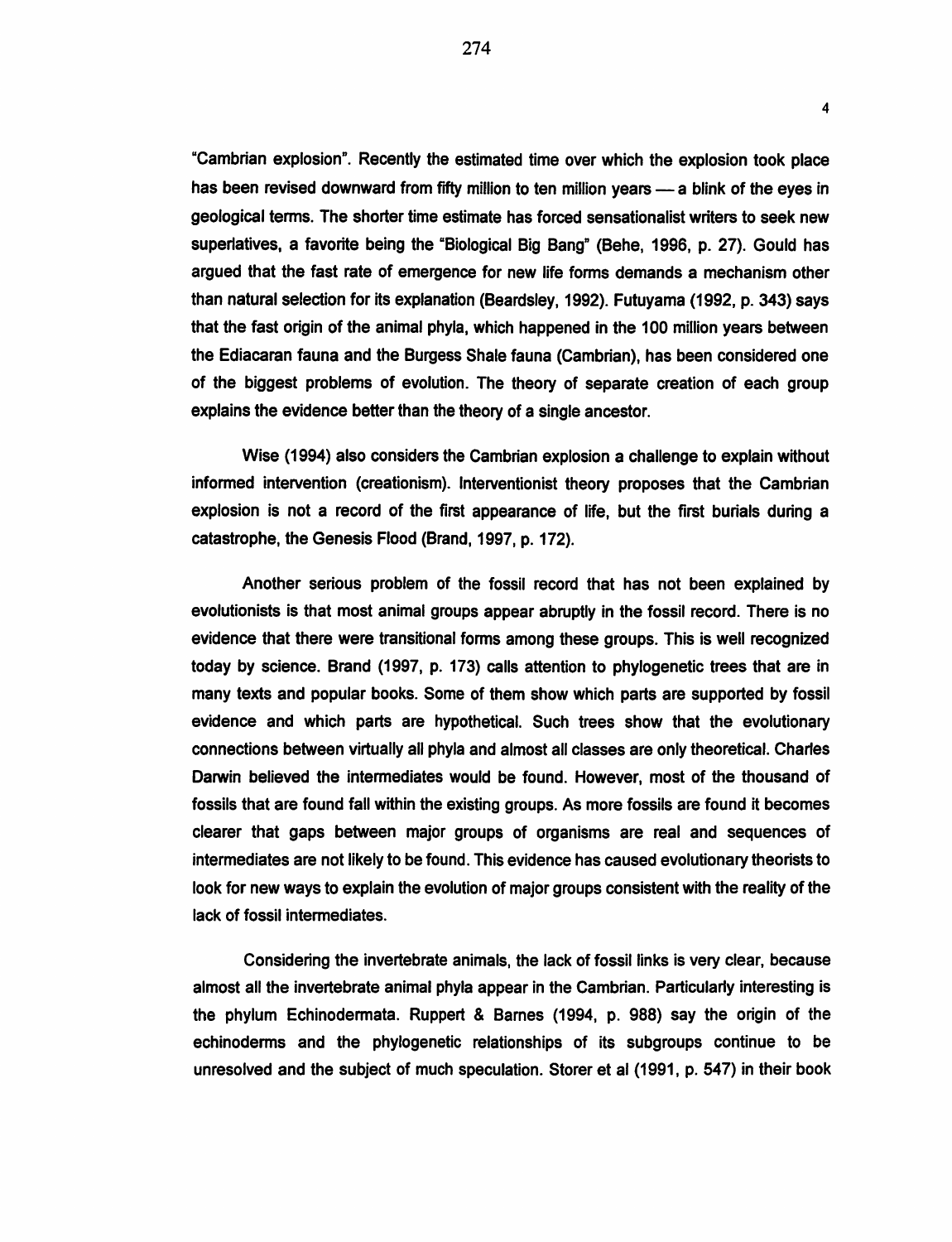Zoologia Geral, a frequently used textbook, say that the echinoderms are an old group of animals with an abundant fossil record since the Cambrian. However, the fossils don't indicate origin or relationships of this phylum. The phylum Echinodermata is considered the ancestor of the phylum Chordata. These two phyla are the only deuterostome phyla and they also share other characteristics, i. e., the presence of similar larvae and endoskeletons. It would be expected then that the phylum Echinodermata should appear much higher in the fossil record than the other invertebrate phyla, but this is not what is seen in the fossil record.

The transition between echinoderms and chordates is also a great mystery in evolutionary Zoology. Zoologists admit the absence of any intermediate forms in the fossil record. Only a few types of chordate remains has been found in Cambrian rocks (Repetski, 1978). More chordates appear higher in the fossil record and are identified as the ostracoderm fish in the Ordovician and Silurian. Evolutionists suppose that the first chordates probably had soft bodies, without hard skeleton elements to be preserved. Storer et al (1991, p. 567) places the problem in the following way: "If chordate ancestry consist of such small and soft types, the chance of finding any conclusive fossil record is remote. So we remain in the unsatisfactory position of being capable of demonstrating a certain relationship on an embryological level, however without conclusive evidences in the fossil forms or in the intermediate forms. Maybe this theory [of the origin of the chordates from the echinoderms] is correct, but it cannot be proven". Alfred Romer (1966, p. 15) made the following comment many years ago: "In sediments at the top of the Silurian and the beginning of the Devonian, numerous vertebrates similar to fish of several species are present, and it is obvious that a long evolutionary history took place before this time. However, regarding this history, we are almost entirely ignorant". But now we know that both Echinodermata and Chordata phyla occur in the Cambrian and this provides little time for the proposed evolution.

The origin of the insects is also a great enigma for the evolutionists. Insects exist in abundant number and fantastic variety, but there are no fossil indications of their development from any ancestral specie. Insects that appear in the fossil record are very similar to modem insects. In many cases, however, they are much larger; but their form is not very different from that of modem insects (Morris, 1995, p. 86). Storer comments: "The sudden emergence of insects with wings in the rocks of the Carboniferous is a spectacular aspect of the fossil record. Several theories have been proposed to explain the origin of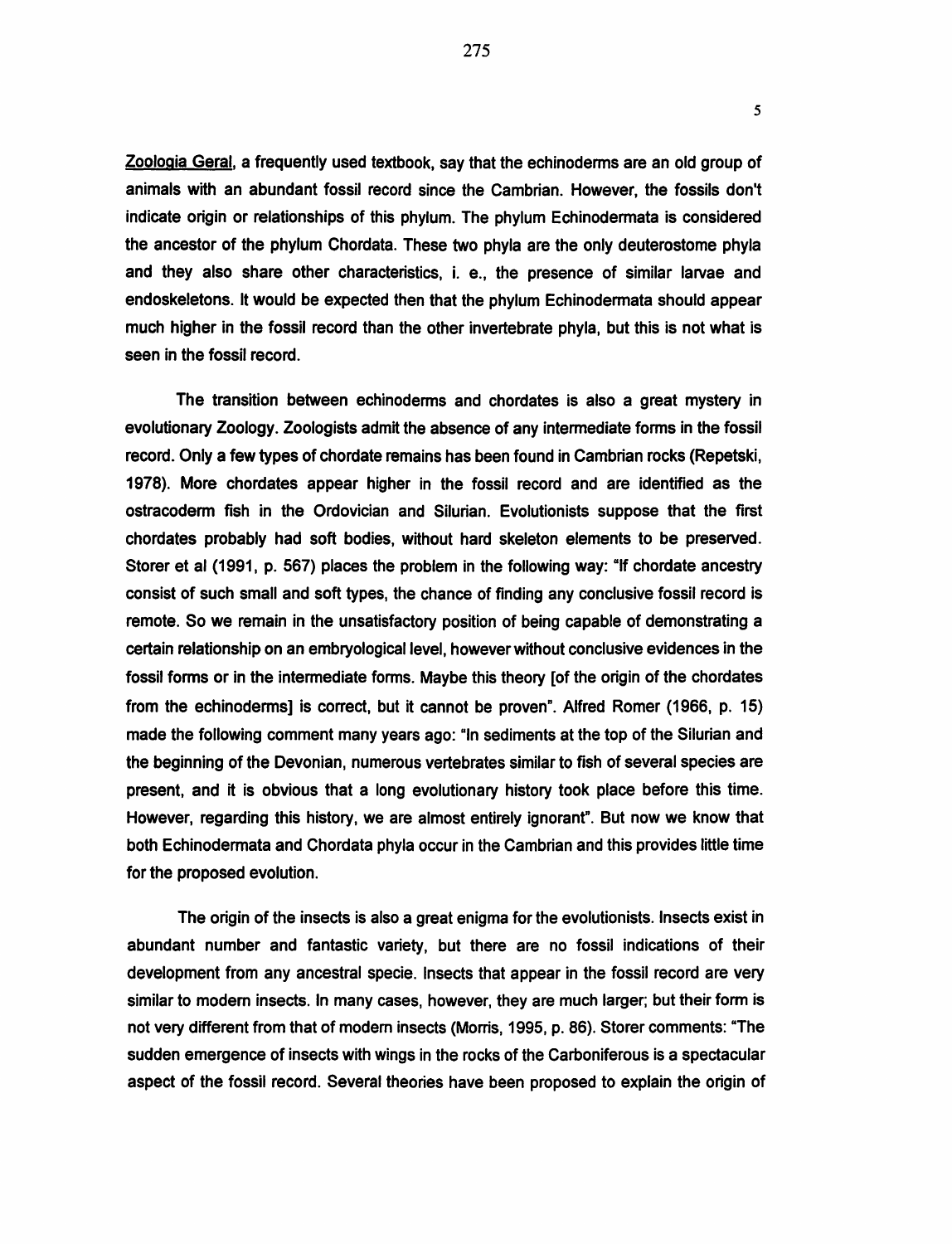insect wings" (Storer et al, 1991, p.505). Perhaps the authors should have used the word "strange" in place of "spectacular".

6

Flying organisms fall into four main groups: insects, pterosaurs, birds and bats. Flying is a highly specialized function requiring many features besides wings. One would naturally expect the gradual evolution of flight to leave some evidence in the fossil record. But when fossil insects first appear in the geologic column, flying is fully developed (as discussed above). The flying pterosaurs, birds, and bats also show up suddenly as fully functional flying organisms. The anatomical changes needed to develop flight, including transformations in bone, musculature, feathers, respiration, and nervous system, would take a long time, and the organisms undergoing such changes would surely leave some fossil record of intermediate stages. The feather of the bird supposedly evolved from the scales of some ancestral reptile. Would not the extended process of creating feathers, with its highly specialized structures, from reptile scales by undirected evolution, including unsuccessful lines of development, have made some record in the rocks? Thus far, none is apparent (Roth, 1998, p. 185).

The paleontologist David B. Kitts admitted: "Despite the bright promise that paleontology provides a means of 'seeing' evolution, it has presented some nasty difficulties for evolutionists the most notorious of which is the presence of 'gaps' in the fossil record. Evolution requires intermediate forms between species and paleontology does not provide them". Stephen Jay Gould echoes the same: "The extreme rarity of transitional forms in the fossil record persists as the trade secret of paleontology. The evolutionary trees that adorn our textbooks have data only at the tips and nodes of their branches; the rest is inference, however reasonable, not the evidence of fossils" (Roth, 1998, p. 183).

In spite of the existence of some exceptions to the absence of transition links that were not discussed here, it can be observed that the general picture presented in the fossil record favors creation model. In this model, God created separately the groups of animals, as described in the book of Genesis.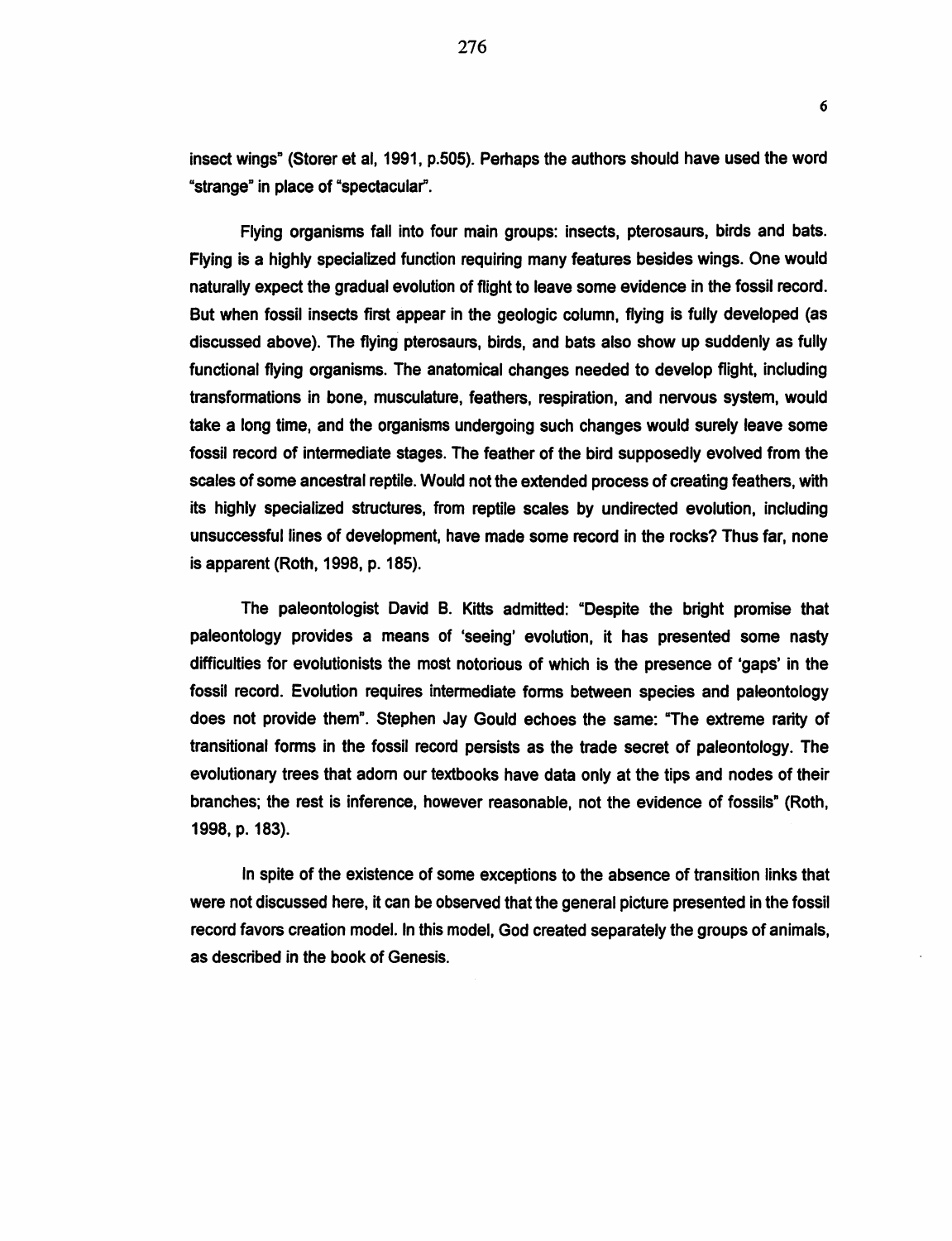## Problems on origin of complex structures in animals

Zoology textbooks express as a fact the changes that must have happened for the appearance of an animal group starting from another ancestral group. It is interesting that they do not discuss the mechanisms by which such changes could have happened and the probabilities of their occurrence. The description given by Storer et al (1991, p. 469) of the arachnid's origin can be used as an example: "The fossil record includes aquatic scorpions from the Silurian. The transition to a terrestrial existence probably happened early in the geological history (...). As a result of this transition to a terrestrial existence certain modifications in the anatomy and physiology of the group occurred. One of the modifications was in the reproductive system to avoid the loss of water. Fecundation became internal and the eggs are protected against desiccation by their deposition in humid cavities in the soil, by the retention in the female (viviparity) or by the presence of an external wrapper. Free-swimming larval forms are not possible anymore and the larval stages occur inside the egg (...). Other adaptations include the development of a more impermeable exo-skeleton to reduce water loss and the transformation of the original foliaceous gills to foliaceous lungs or to a tracheal system of aerial breathing". Words such as "become", "development", "transformation", cause students to think that all these changes are very simple and happened easily. Causative factors are not mentioned nor are quantitative details of how these new structures could really have appeared given. Zoology textbooks are full of examples like this.

The vertebrate eye is a very complex organ and for two centuries it has been the focus of discussion as to whether such a complex structure could result from evolution, or whether it would require intelligent design. Roth (1998, p.101) gives a very good synopsis of the human eye functions and complexities. According to Brand (1977, p. 169) "Octopuses have eyes that rival-the vertebrate eyes for complexity. Vertebrates and octopuses obviously did not get their eyes from a common ancestor with complex eyes. Could the processes of genetic changes have brought about the evolution of either or both of these eyes from an ancestor that did not have complex eyes? One can find animals with eyes of many different levels of complexity and line them up in a sequence of increasing complexity. The question remains: Do we actually have evidence that they could and did arise by evolution, or is that an untested assumption?" On the other hand, creation provides a good explanation for the complex eyes of vertebrates and octopuses.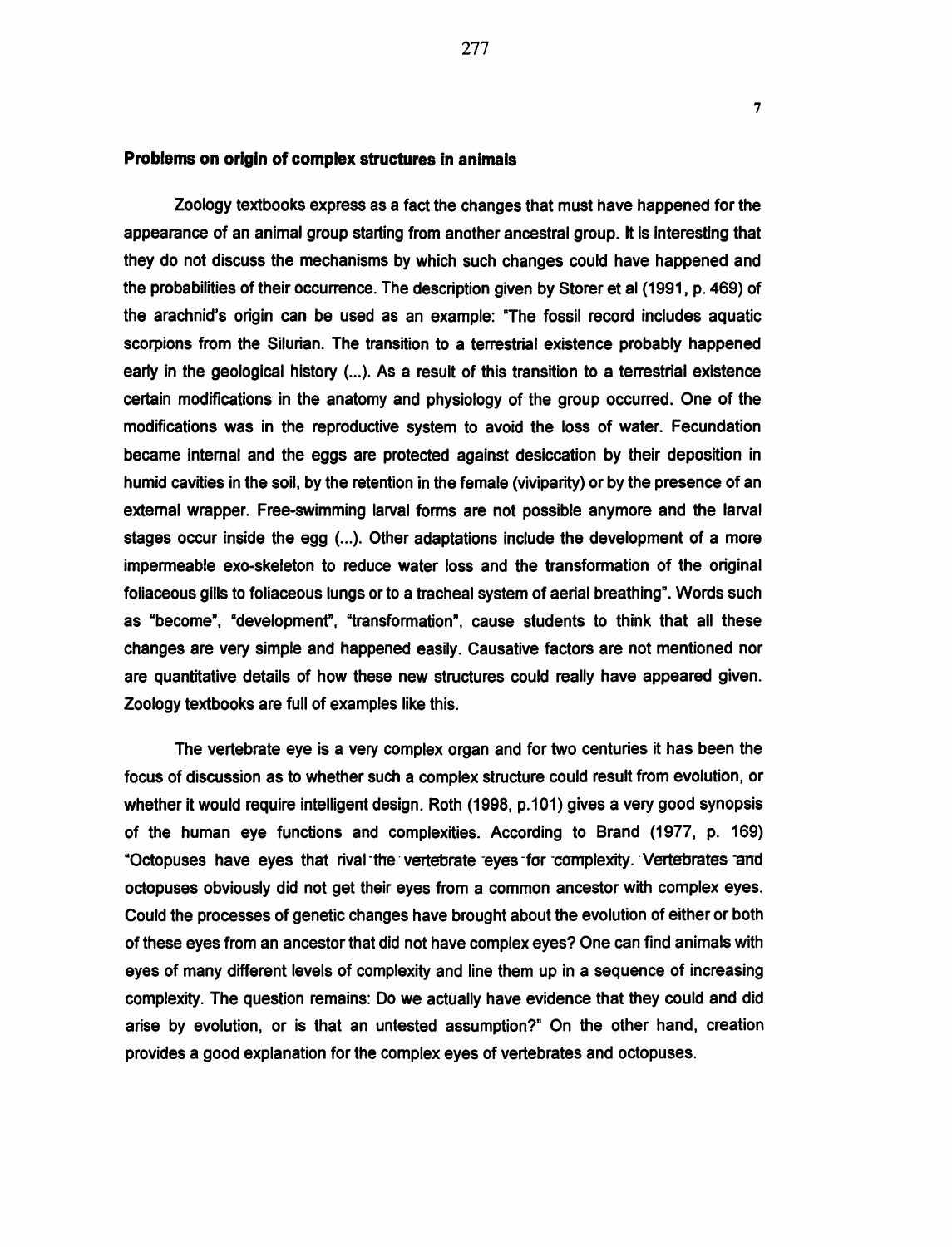Arthropods are animals that have a unique kind of eye called a compound eye. The trilobites, arthropods found in the beginning of the Cambrian, already possessed this complex kind of eye. Chadwick (1999) describes the trilobite's eyes in the following way: "The axis of the individual ommatidia were constructed of single crystals of calcite with the optical axis of the crystal coincident with the optical axis of the eye element. That presents an unusual problem for the trilobite, since a simple thick spherical lens of calcite could not have resolved the light into an image. The trilobite optical element is a compound lens composed of two lenses of differing refractive indices joined along a Huygens surface. In order for such an eye to correctly focus light on the receptors it would have to have exactly this shape of lens". The most amazing fact is that a so complex eye was present in one of the first animals to appear in the fossil record.

In the book "Darwin's Black Box", Behe goes beyond the eye morphology and shows that, even in animals that possess the simplest kinds of eyes, i.e. the light sensitive spots of jellyfish, vision is an extremely complex biochemical process. The evolution of such a complex system cannot be explained yet (Behe, 1996, p. 22). Creation seems a better explanation.

Behe (1996, p. 39) considers the origin of irreducibly complex systems by mutation and natural selection impossible. A irreducibly complex system is a single system composed by several well-matched, interacting parts contributing to its basic function, wherein the removal of any one of the parts causes the system to effectively cease functioning. An irreducibly complexity system cannot be produced gradually (that is, by continuously improving the initial function, which continues to work by the same mechanism) by slight, successive modifications of a precursor system, because any precursor to an irreducibly complex system that is missing a part is by definition nonfunctional.

The same author (Behe, 1996, p.72) analyzes the structure and functioning of flagella and cilia, locomotory structures present in bacteria and also in protozoa, which are considered ancestral to all the animal phyla. Flagella and cilia are also present in several kinds of cells in multicelular animals. An exhausting biochemical analysis shows that the cilium contains more than two hundred kinds of different proteins and its complexity is much greater than was thought. The bacterial flagellum needs more than 40 proteins to work, and the exact roles of most of the proteins are unknown. The author considers the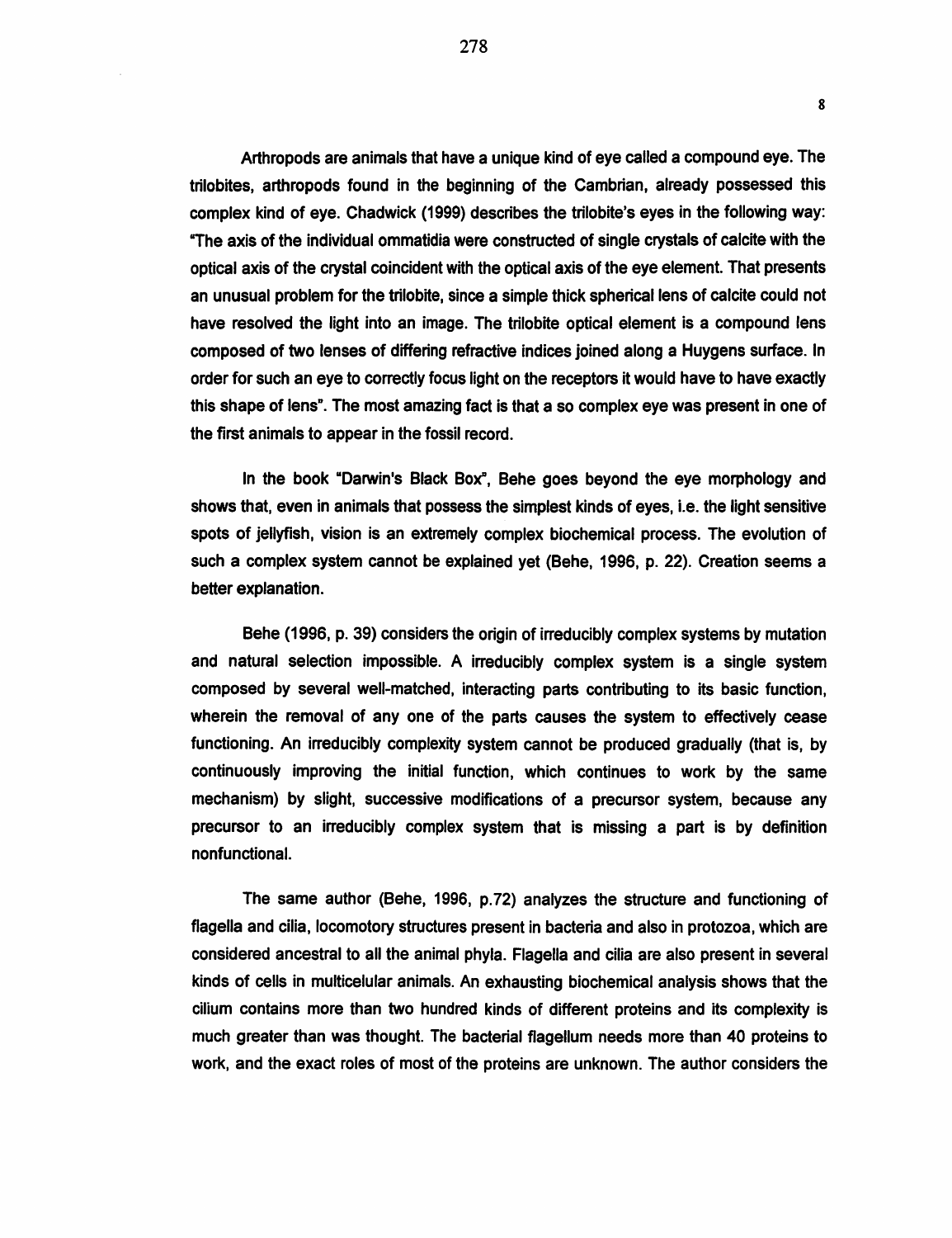two systems as irreducibly complex and he reflects that the probability of gradually assembling these systems is virtually nil.

Behe (1996, p. 67) makes an exhaustive review of scientific papers, searching for research that tries to explain cilium and flagellum evolution. After all, as he says, "considering the frequent declaration that evolution theory is the base of modem biology, one should expect to find the evolution of cilium and flagellum to be the theme of a great amount of works in the professional literature". However, only two works about cilium evolution are found and neither of them discusses crucial quantitative details or the possible problems that would cause any mechanical device such as a cilium to be useless. In the two works there are just verbal descriptions that characterize evolutionary biology. The lack of quantitative details - calculations or well-informed estimates - makes the whole description completely useless for explaining cilium evolution. Considering the flagellum, "Once again the evolutionary literature is totally missing: no scientist has ever published a model to account for the gradual evolution of this extraordinary molecular machine [the flagellum]" (Behe, 1996, pag. 72).

Some people say that the first animals in the Cambrian are primitive. But does the evidence indicate these earliest fossils were more primitive in the sense of being more crudely constructed or simpler? No. For example, trilobites are unique animals found only in the Paleozoic, but they have compound eyes, complex legs and other features showing they are like arthropods of today. Evolution theory recognizes that the first fossils in these phyla already had the basic body plan that the same phyla have today. The term "primitive" in the evolution theory does not mean crude -- it just refers to animals or structures that appear early in the fossil record (Brand, 1997, p.173). Complexity is better explained as the result of creation than evolution.

#### Issues in Genetics

Genetics can be defined as the study of heredity mechanisms, by which characteristics are passed from generation to generation. It can also be defined as the study of the genes. In the last few years many discoveries in the field of molecular genetics have been made. Some of these discoveries will be presented here and analyzed to verify

279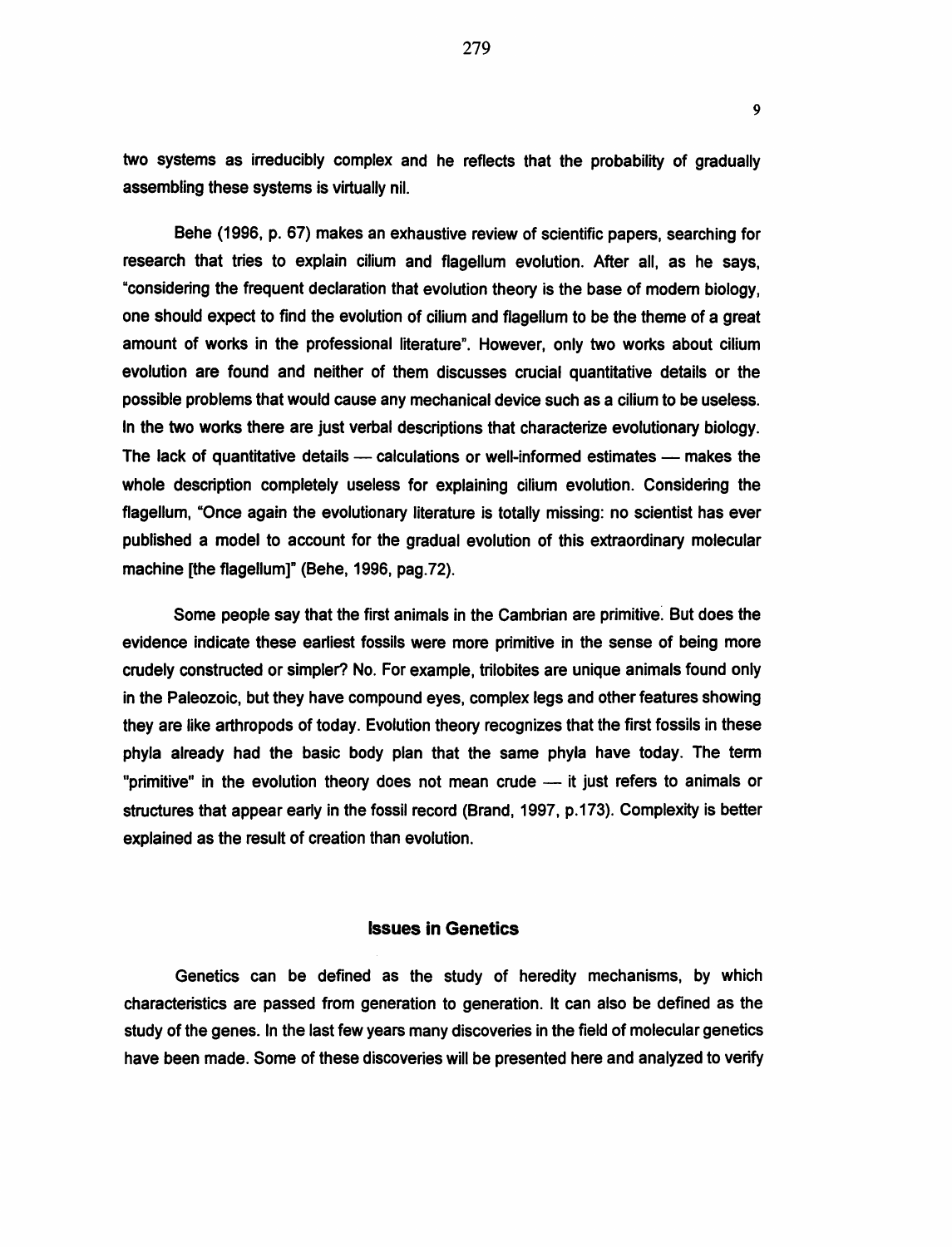whether or not they support the theory of evolution (that assumes an abiogenic origin of life) or intelligent design (creation).

#### DNA Replication

DNA replication is the copying of the information into a new molecule of DNA. It is a very complex process, carried out by a multi-enzyme complex often called the replication apparatus or the replisome, which involves several proteins and enzymes. For example, DNA replication in Escherichia coli requires at least three dozen different gene products. Some of them are:

(1) DNA polymerase catalyses the covalent addition of nucleotides to preexisting DNA chains. In Escherichia coli, there are three different DNA polymerases (1, II and Ill). DNA polymerase I has three activities located in different parts of the molecule. DNA polymerase Ill is involved, together with DNA polymerase I, in replicating the DNA. The total complex of DNA polymerase Ill, also called holoenzyme, has at least 20 polypeptidic subunits, although the catalytic core is composed of only three subunits.

(2) Primases are a kind of RNA polymerase responsible for primer synthesis. Primase activity requires the formation of a complex of primase and at least six other proteins; this complex is called the primosome.

(3) DNA ligase closes the spaces in the DNA molecule during the replication. The short sections of replicated DNA (Okazaki fragments) are covalently linked together by DNA ligase.

(4) DNA helicases are involved in catalyzing the unwinding of the DNA double helices before replication.

(5) DNA topoisomerases catalyze the formation of negative supercoils in DNA. They are essential for replication and are believed to play a key role in the unwinding process.

(6) DNA single-strand binding proteins bind tightly to single-strand regions of DNA produced by the action of the helicases and help stabilize the extended single-strand templates needed for polymerization (Griffiths et al, 2000, p. 253; Gardner, 1991, p. 119).

We should not forget that in all organisms, even in the simplest bacteria, the genetic material (genes) is DNA and this DNA should replicate every time that the cell divides, using all the proteins described above and many others. How did a replication system as complex as this appear? Science doesn't have the answers.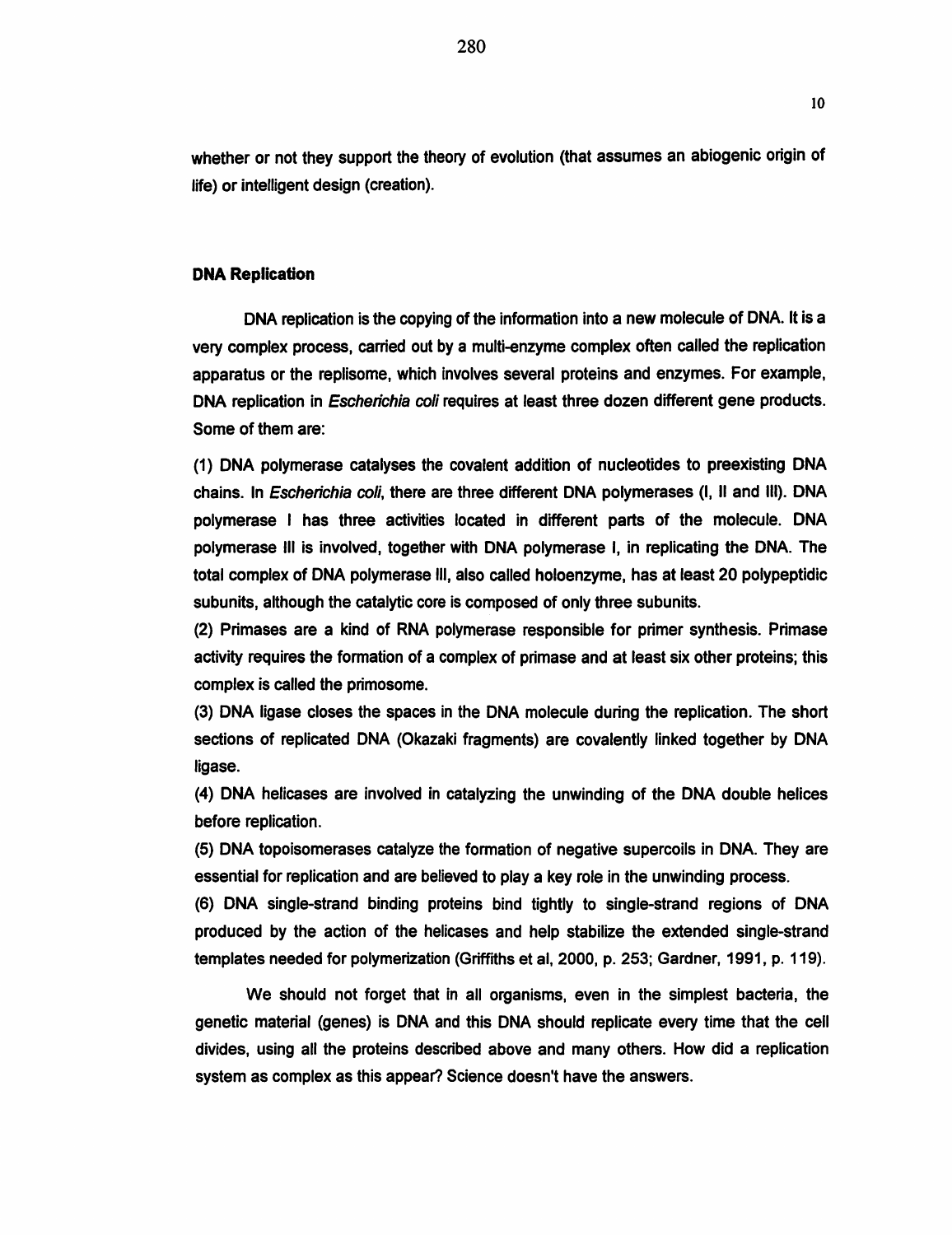#### Structure of eucaryotic chromosomes

Most eucaryotes contain many times the amount of DNA that prokaryotes have, but this DNA is packaged in several chromosomes. Each chromosome is composed of a single DNA molecule. Every somatic cell in the human body has a complement of 46 chromosomes. All the DNA of a single human cell would extend to nearly two meters if the DNA molecules from all46 chromosomes were placed end to end. This DNA is housed in a nucleus with a diameter of about 10 micrometers. So, the length of DNA in the nucleus of a single human cell is 200,000 times the radius of the nucleus. How can the cell cope? The DNA must be organized in a very precise way to allow the cell to have access to the needed genes and at the same time to allow the DNA to be duplicated, and precisely divided to the daughter cells during cell division. This process is facilitated at the most basic level by the association of DNA with a class of proteins called histones. There are five types of histones: H1, H2a, H2b, H3 and H4. Four types of histones, H2a, H2b, H3, and H4 with the help of some associated proteins form a very stable octamer containing two copies of each molecule. Because all of the histones are positively charged to enable them to interact with the negatively charged DNA, the assembly of the octamer requires the aid of several special scaffolding proteins. One and a half turns of the DNA molecule (about 140 base pairs) are then wrapped around each histone core to form a nucleosome. The nucleosomes are associated into larger structures by the binding of H1 histone. These structures, called solenoids, consist of an array of six nucleosomes in a flattened helix, further shortening the whole structure. These helical solenoids are then themselves coiled in a complex arrangement that is anchored to the backbone of the chromosome itself. The chromosome backbone is composed of a large number of very heterogeneous proteins called nonhistone proteins. One of these is the topoisomerase II that is also involved in DNA replication. The resultant structure has accomplished the unfathomable: condensed a molecule of DNA of 10 em long into a structure 50,000 times smaller (Chadwick, 1999; Gardner, 1991, p. 133).

Chromosomes with the complex structure presented above are already present in protozoa, which are considered ancestors of all the animal phyla. There is no evidence they evolved from simpler molecules, and creation is the best explanation for their origin.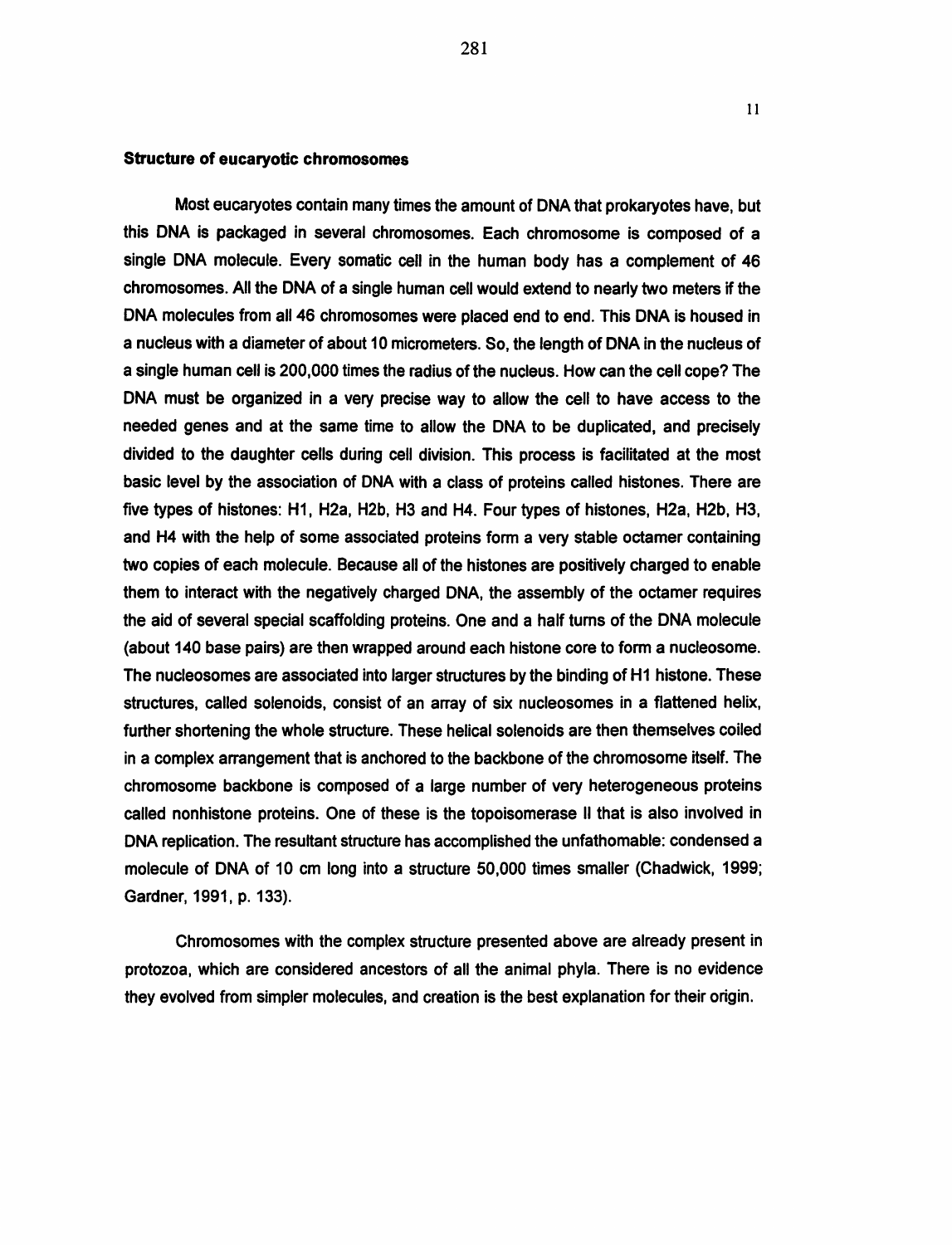#### Gene expression

From the rediscovery of Mendel's Laws in 1900 until the 1940s, the question of how genes determine an organism's phenotype remained a mystery. Today we understand that virtually all phenotypic characteristics of an organism are governed by the activities of particular proteins. Even the simplest cells contain hundreds of different proteins. Genes determine phenotypes by dictating the synthesis of proteins. This process is a very complex one and includes two key steps. First, the information in DNA is copied into RNA in the process called transcription. Second, the RNA molecules direct the stepwise assembly of amino acids in the process of translation (Anderson, 1997, p. 164).

The discovery of the genetic code has shown how the combinations of four different kinds of the nucleotide bases in code units of three bases each on the DNA chain can dictate the order of any of the 20 different kinds of amino acids that form a protein (Roth, 1998, p. 137). The "evolution" of the genetic code is a problem that is very difficult to solve. How could an organism survive having a under-developed genetic code that codified correct amino acids as well as wrong ones? How many inactive, useful enzymes would be produced, wasting valuable cell energy? (Sharp, 1978).

Another problem of the genetic code is analyzed by evolutionary scientists (Freeland & Hurst, 1998). Statistical and biochemical studies of the genetic code have found evidence of nonrandom patterns in the distribution of codon assignment. It has, for example, been shown that the code is very well structured to minimize the effects of point mutations or mistranslation: erroneous codons are either synonymous or code for an amino acid with chemical properties very similar to those of the one that would have been present had the error not occurred. Codons specifying amino acids that share the same biochemical synthetic pathway tend to have the same first base. The authors conclude that the code is very efficient at minimizing the effects of errors, and this is probably the result of selection between alternative codes, with selection favoring those that minimize the errors on fitness. But could natural selection produce such a precise code? In a sample of one million random variants generated by the authors, using a computer program, only one variant code was found to be of greater efficiency under the criteria used. It seems much more likely that the genetic code was designed.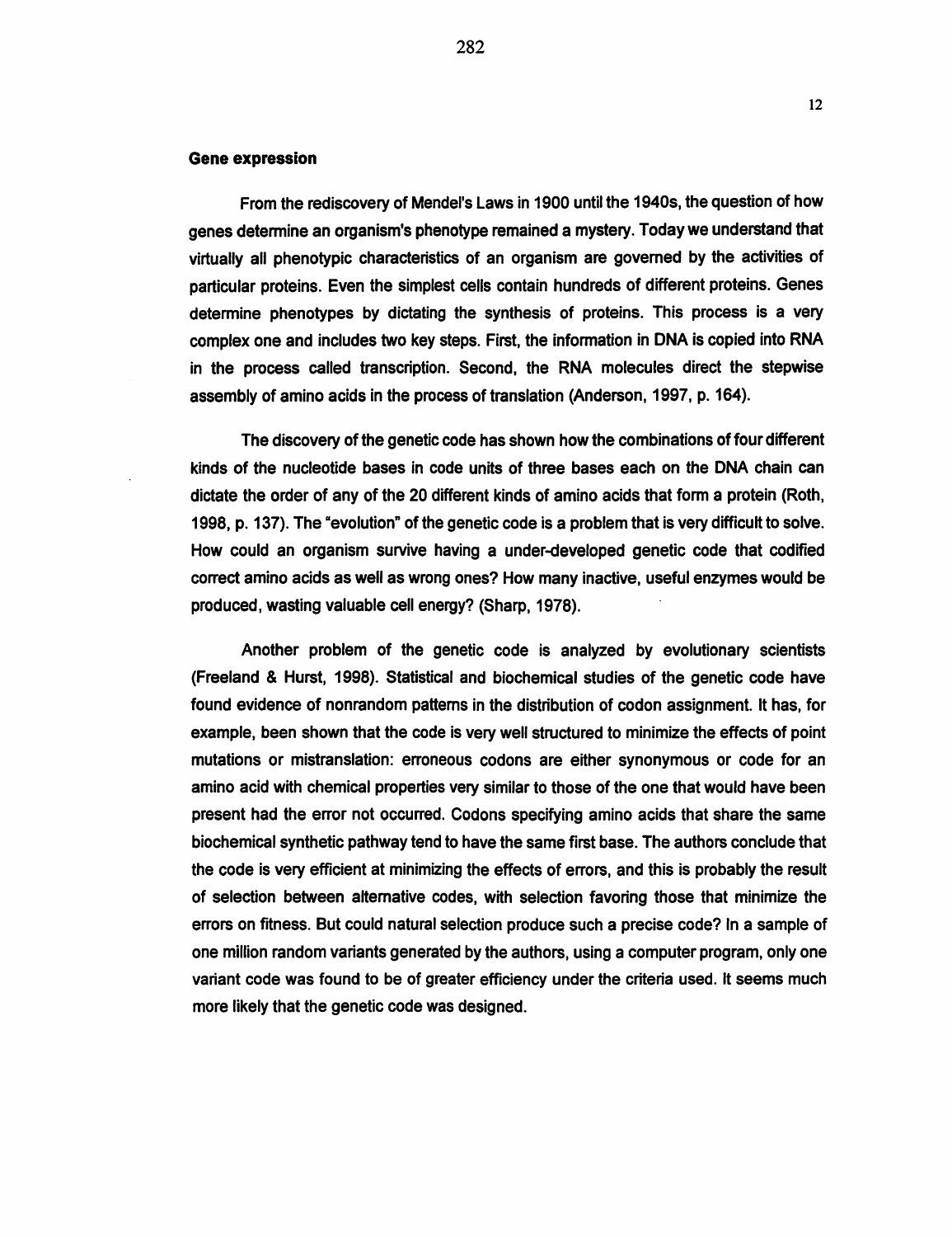Early investigators had good reason for thinking that information is not transferred directly from DNA to protein. In a eukaryotic cell. DNA is found in the nucleus. whereas protein is known to be synthesized in the cytoplasm. An intermediate. RNA. is needed. Transcription is the process whereby the information present in DNA molecules is copied into RNA molecules. Chadwick (1999) describes the process as follows. "Prior to the development of the tools and resource of the last twenty years. the process of transcription was considered to be fairly straightforward. The cell required a new protein. the RNA polymerase (the enzyme required to make an RNA copy) located the correct gene. and produced a copy in the form of messenger RNA (mRNA). However, careful study of the process of messenger formation in eucaryotic cells has revealed unexpected levels of complexity. How does the cell know which of the million or so genes present in eucaryotic organisms are needed? How does it locate the right genes? How does it know precisely where to begin copying? The answer to these and other questions have come in the unraveling of a system of almost unfathomable intricacy referred to as the RNA Polymerase Complex". The RNA Polymerase in *E. coli* is a complex, multimeric enzyme. It is composed of five distinct polypeptides. In eucaryotes. there are three different RNA polymerases I. II, and Ill.

## **Translation**

Translation is the process during which the genetic information (which is stored in the sequence of nucleotides in an mRNA molecule) is translated, following the dictation of the genetic code, into the sequence of amino acids in the polypeptide. The translation process is too intrincated to be described here. We are just going to mention the necessary components for translation in a cell, which are:

- (1) Messenger RNA one for each gene
- (2) Transfer RNA from 40 to 60 different kinds
- (3) Aminoacyl tRNA synthetazes twenty different kinds
- (4) Initiation factors IF1. IF2 and IF3
- (5) Elongation factors EF-Tu, EF-Ts and EF-G
- (6) Release factors RF1. RF2 and RF3
- (7) GTP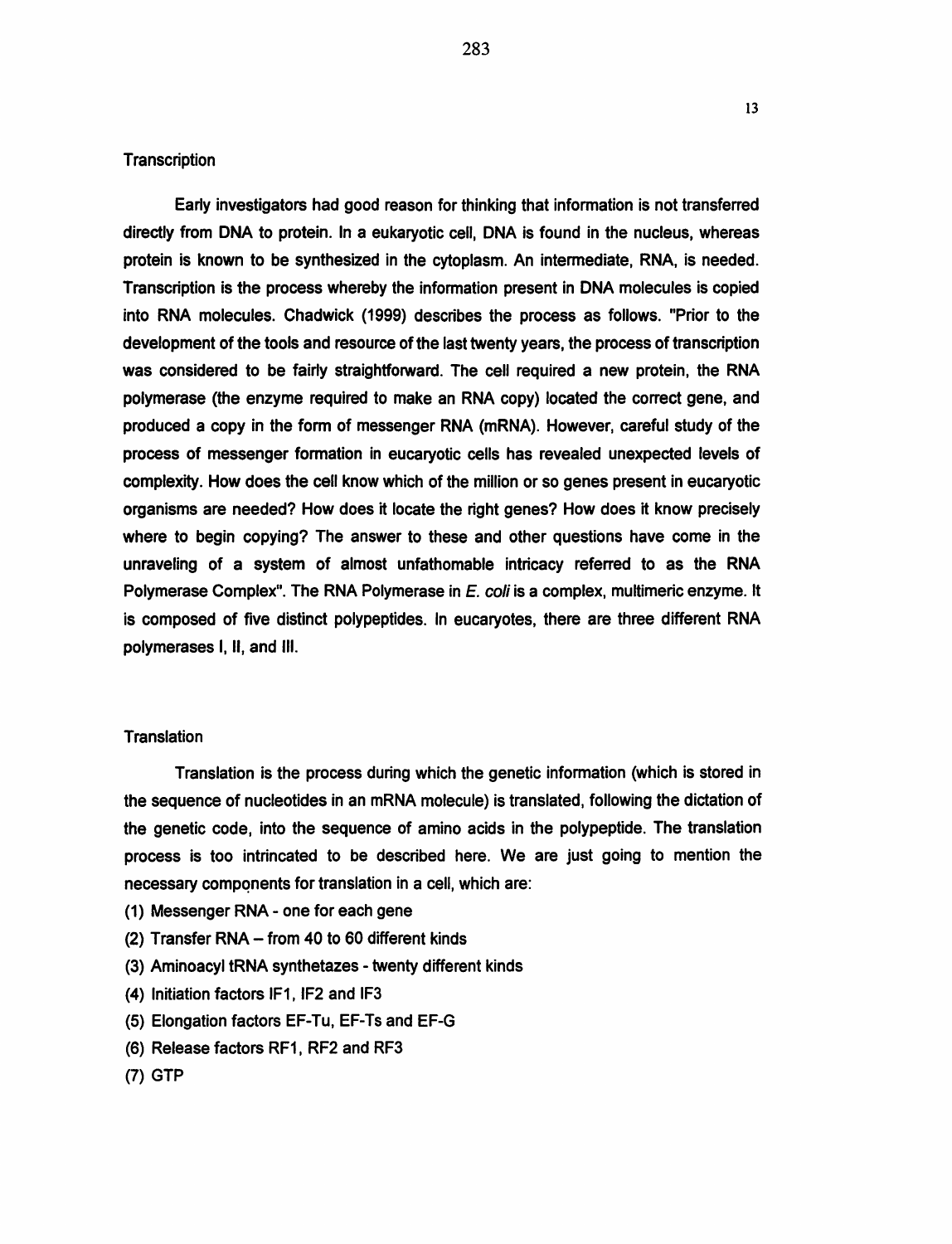## (8) Ribosomes

Just to illustrate the complexity of this process, Chadwick (1999) explained a little about the ribosome: "The translation process in all living systems (even in bacteria) requires the presence of a ribosome, a complex of proteins and ribosomal RNA (rRNA) involved in the manufacture of proteins. No viable mechanism has yet been proposed to make specific proteins in the absence of a ribosome, yet ribosomes themselves are made of more than 50 separate specific proteins, and several very complex molecules of rRNA. How might it be possible to reproducibly manufacture proteins in the absence of a ribosome? There does not appear to be an alternative. The only known mechanism for protein synthesis in the cell is a factory, itself made out of protein. Where could it originate if there were no mechanism for protein synthesis? This is an unresolved conundrum". One should not forget that each one of the 50 types of proteins and the several rRNA types that form the ribosome are synthesized from genes in DNA.

The process involved in DNA replication, mRNA formation and protein synthesis, the three most fundamental processes that any cell must perform in order to be considered alive, are extremely complex, even at the level at which we now understand them (Chadwick, 1999). Lots of different genes, proteins and enzymes are involved in this process. How could they evolve by chance? How could the first cell acquire all this information?

According to Gibson (1993) information stored in the DNA specifies the structure of the proteins. Without this information, the proteins would not be produced. But the information to produce the proteins cannot be used unless numerous proteins are present to help translate the information. This raises a "chicken and egg" problem. Which came first, the DNA or the proteins? Without the DNA, there would be no proteins. Without the proteins, there would be no DNA. How can such a system begin? Both DNA and proteins must be present simultaneously, along with many other kinds of molecules, in order for life to exist. Such a system cannot evolve piece by piece. It must appear as an entire unit. It seems that a Creator is required to explain the origin of life. There is no plausible alternative.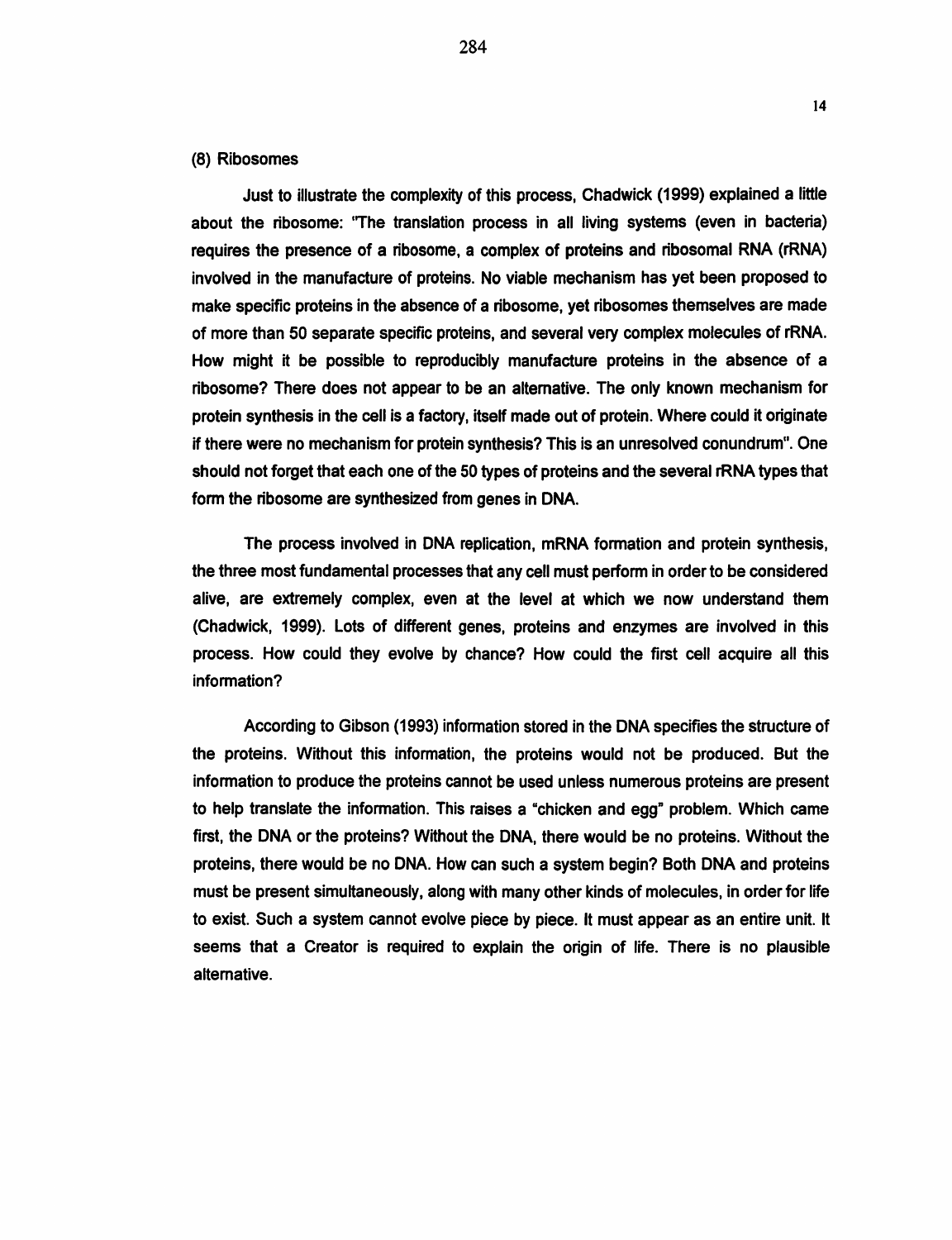#### Regulation of gene expression

The process of manufacturing proteins from the information of the genes is complex and highly regulated (Roth, 1998, p.137). The adaptability of bacteria depends on their ability to "turn on" and "turn off" the expression of specific sets of genes in response to the specific demands of the environmental milieu. The expression of particular genes is ''turned on" when the products of these genes are needed for growth in a given environment. Their expression is ''turned off' when their products are no longer needed for growth in the existing milieu (Gardner, 1991, p. 391 ). Researchers have discovered a number of gene control mechanisms, some repressing the gene, others activating it. Some genes have more than one control mechanism. The "lac operon" system, discovered in  $E$ . coli, has become a classic example of a gene control system. It regulates the production of three enzymes employed in the metabolism of the sugar lactose. The three enzymes are coded next to each other on the DNA chain. Preceding the codes are four special regions of coded DNA necessary for regulating and producing the enzymes as needed (Roth, 1998, p. 137). Gene expression in eucaryotes is more complex and regulated at several stages, including transcription, translation, mRNA processing, and mRNA degradation.

Molecular biology shows that genes are organized in complex interacting systems, including some feedback mechanisms that would be difficult to develop by a gradual random evolutionary process because of a lack of survival value until the system is fully functional (Roth, 1998, p.137). If it's difficult to explain the origin of a single new gene, what about the simultaneous origin of a regulatory gene to regulate it? How could the gene function before the evolution of its regulatory gene?

## Mutation

Mutations can be defined as sudden, heritable changes in the genetic material. They can be caused by chemicals or radiation. Mutations can be classified in two types:

(1) Genic mutations: changes in nucleotides of individual genes.

(2) Chromosomic mutation: changes in chromosome structure or number, also called chromosomal aberration.

According to the theory of evolution, all new genes or new information ultimately arose by mutation and recombination. Mutations occur randomly and most are deleterious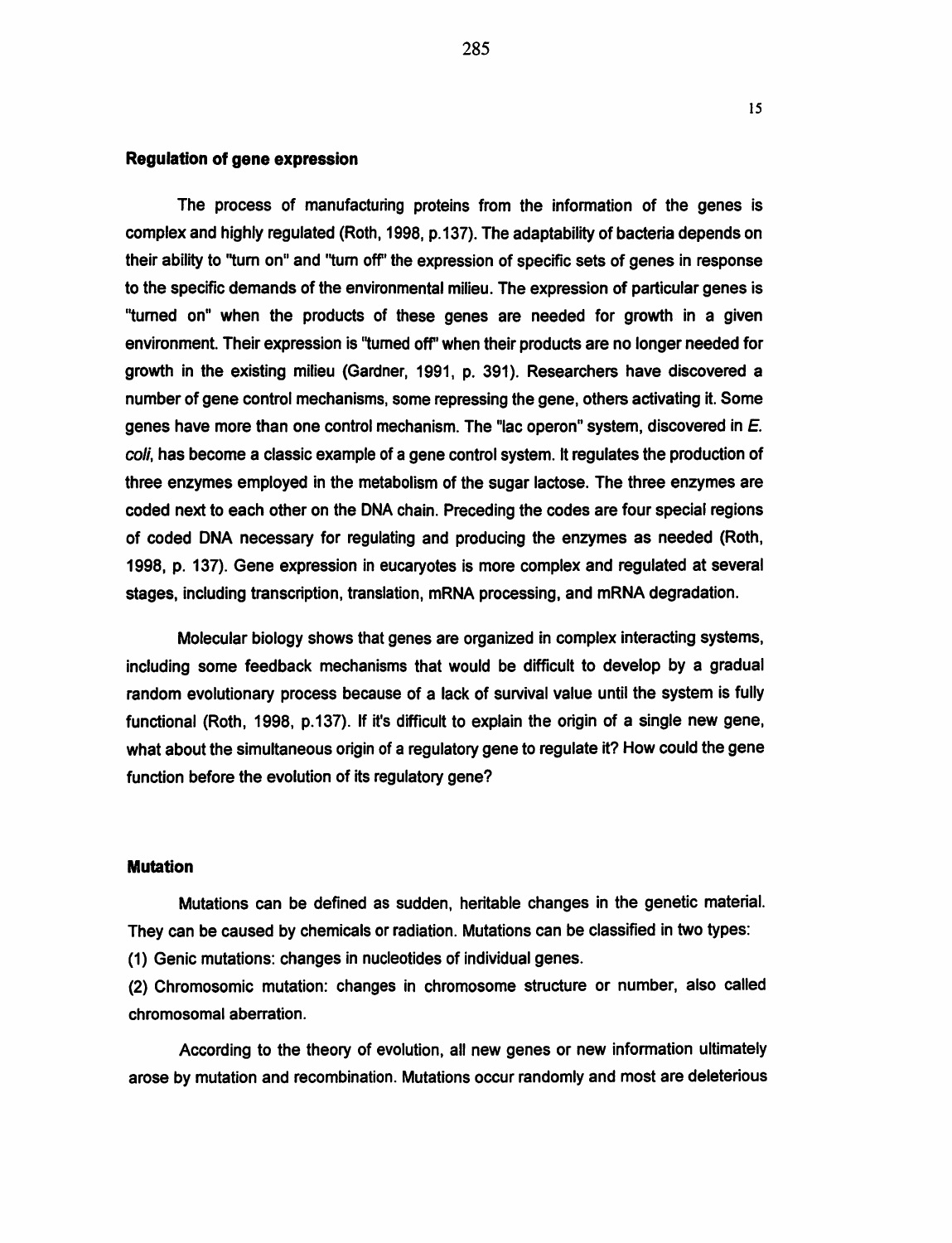and lower the organism fitness or adaptation to its environment. New combinations of the genetic material are formed during sexual reproduction. Natural selection eliminates the deleterious mutations and preserves the available combinations that are best adapted in the organism's environment (Brand, 1997, p. 191).

Mutation phenomenon is a very important component of the evolutionary model. This model needs to presuppose some mechanism that produces the ascending complexity that characterizes the model in its wider dimension. Mutation is supposedly this mechanism. According to the theory of evolution, mutation and natural selection are the main evolutionary factors.

However, some experimental facts about mutations should be considered:

1. Mutations happen by chance; they are not directed.

There is no way to control mutations in order to produce any specific characteristic. Natural selection needs to use whatever appears.

2. Mutations are rare.

The frequency of most mutations in higher organisms is one in ten thousand to one in a million per gene per generation.

3. Most mutations are deleterious.

Chromosomal aberrations usually have quite drastic effects on the individuals that have them. With regard to numeric aberrations, the phenotype alterations produced by the addition or subtraction of one chromosome (aneuploidy) are so drastic that these aberrations are of no importance in evolution. Polyploidy is very rare in animals, but in vegetables it can produce new species. Structural chromosomal aberrations can also have quite serious effects. Small deletions generally decrease the organism's viability. Duplications are more common and less harmful than deletions. According to some authors, duplications are a way of introducing new genes in a population. These new genes could mutate without causing great damage to the organism, because the nonmutated gene can synthesize the indispensable enzymes (Carvalho, 1987, p. 404).

Most of the thousands of already studied genic mutations are deleterious and recessive. It's highly improbable that a mutation could be constructive. Random changes in any complex integrated system will usually upset the system. The fact that mutations are usually either neutral or harmful contradicts the view that mutation is a mechanism for the advancement of a species (Webster, 1995, p. 12).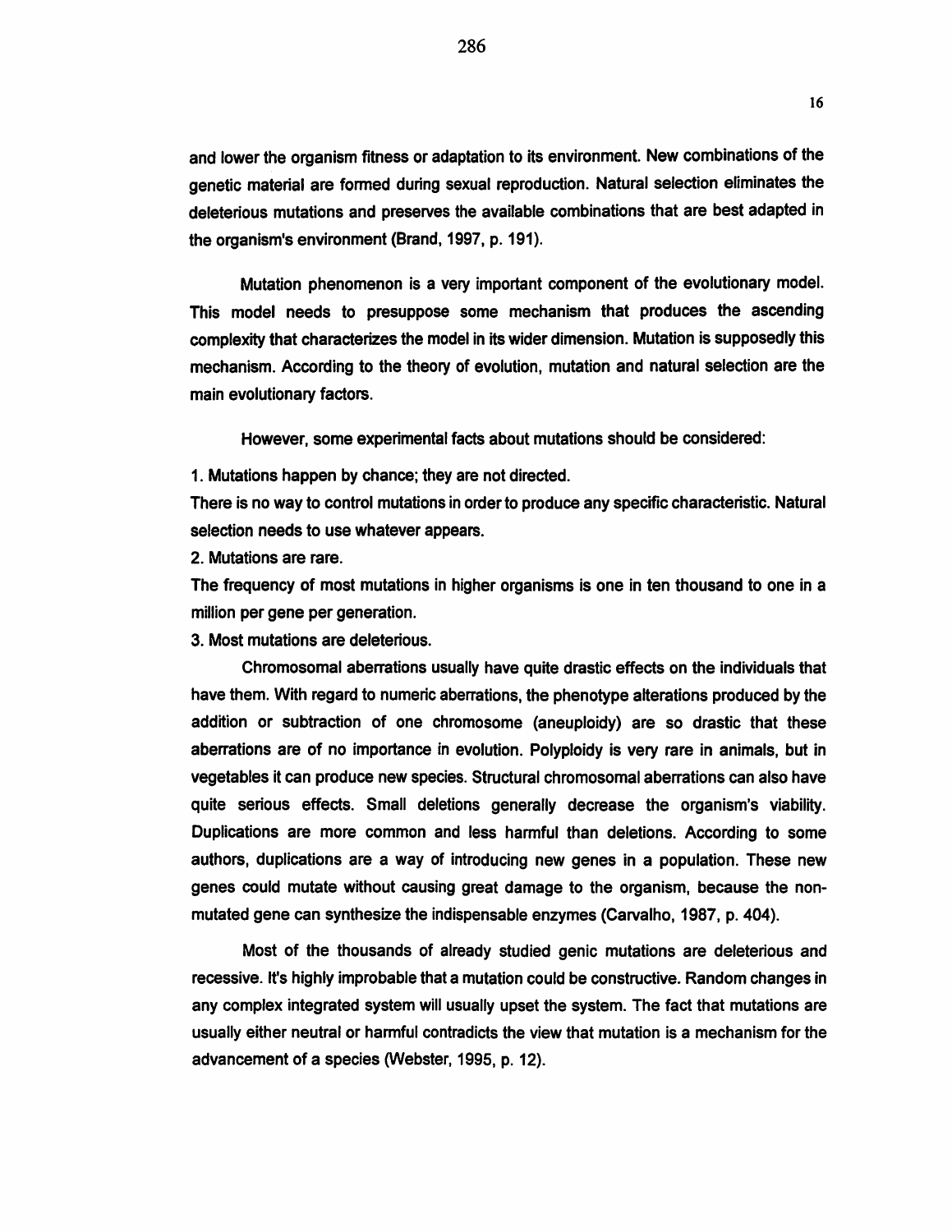Even though most mutations make the organism less efficient and are thus disadvantageous, there is the possibility of developing new desirable traits through selection of desirable mutations, mainly in plants. Barley mutants, for example, have been obtained that provide increased yield, resistance to smut, stiff straw, increased protein content, and hull-less seeds (Gardner, 1991, p. 314). These mutations are selected by changing the environment to favor them, not by guiding the mutation to fit the environment.

Some mutations are neutral; in other words, they don't reduce the species survival.

For a species to become more complex requires more than simply a mutation in a gene; it requires new genes. It is true that mutations generate new variation by altering existing genes or introducing new alleles. But that doesn't demonstrate that the same process can produce structural genes that did not exist before or alter them systematically to the point where they acquire a new function. Even if a new gene could be produced, simply adding a new gene would not work. Genes do not work in isolation. Rather, an organism's set of genes work together to produce the organism. A new gene must work properly with all the other genes in order for the organism to survive. Furthermore, several new genes would be required in order to produce a new structure and a more complex organism. Such a process would have to produce additional genes to recognize and regulate the functioning of the new structural genes and repeat the process for all the new genes needed to code for some new structure or body plan that previously did not exist. In addition, each new gene would have to operate at the right time in development for the new structure to develop correctly. It does not seem reasonable to expect even one new gene to appear by chance, much less several highly coordinated genes working together to produce a new structure (Brand, 1997, p. 171; Webster, 1995, p. 13).

Creationism predicts that mutation and natural selection are not able to produce an increase in complexity by generating new genes and consequently, new structures and new organisms. They are able only to change animals within the constraints of their original genetic potential and to slow down the slide toward oblivion, which would occur if the accumulations of harmful mutations were not held in check. Natural selection acts as a brake to eliminate many individuals weakened by mutations and thus slows down the destructive forces that can come from mutation (Brand, 1997, p. 197).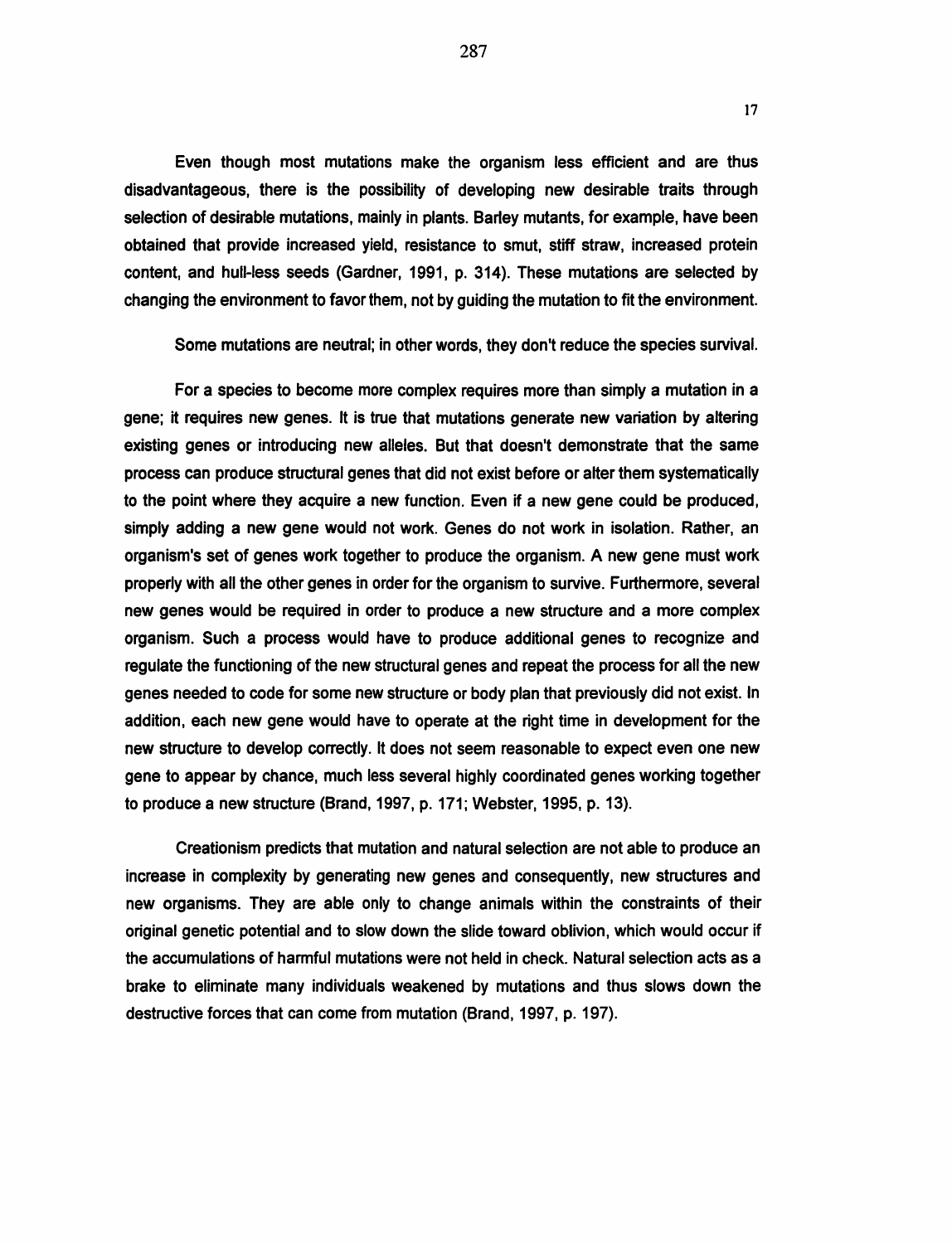# **Conclusion**

We've given here just a small sampling of the thousands of examples that could be given about complex structures in animals and about the intricacy of gene expression.

What is the best explanation for these examples? Behe concludes that: "To a person that doesn't feel obliged to restrict his search to unintelligent causes, the straightforward conclusion is that many of these systems were designed. They were designed not by the laws of nature, not by chance and necessity; rather, they were planned. The designer knew what the systems would look like when they were completed, then took steps to bring the systems about. Life on earth at its most fundamental level, in its most critical components, is the product of intelligent activity" (Behe, 1996, p. 193).

Gibson (1993) also concludes that it is credible to believe in special creation by an intelligent Creator. He does not mean to imply that every aspect of biblical creationism is supported by science because there are some aspects of nature that remain unexplained. However, there is no alternative theory that explains all the data.

According to Paul in Romans, nature is clearly designed, but not all are open to recognize the Designer. Nature can be properly understand only in the light of God's special revelation in the Scriptures (White, p. 257). Genetics and Zoology professors have the opportunity to explain to their students the evidences of God's creative power in nature. Unfortunately, the available textbooks have an evolutionary orientation and don't help in the integration of faith and learning. So, what can be done? In Zoology textbooks, in the beginning of the presentation of each animal phylum, a small description of the evolution of each group is given. The professor can use this section as a platform-for discussion of the lack of fossil evidence for the evolution. Also, when describing the morphological structures of each phylum, s/he can present or illustrate the design evidence. When teaching Genetics, many evidences of intelligent design can be shown in the complex genetic systems present in all living organisms.

# Bibliography

ANDERSON, P. & GANETZKY, B. An electronic companion to genetics workbook. New York, Cogito Learning Media, 1997.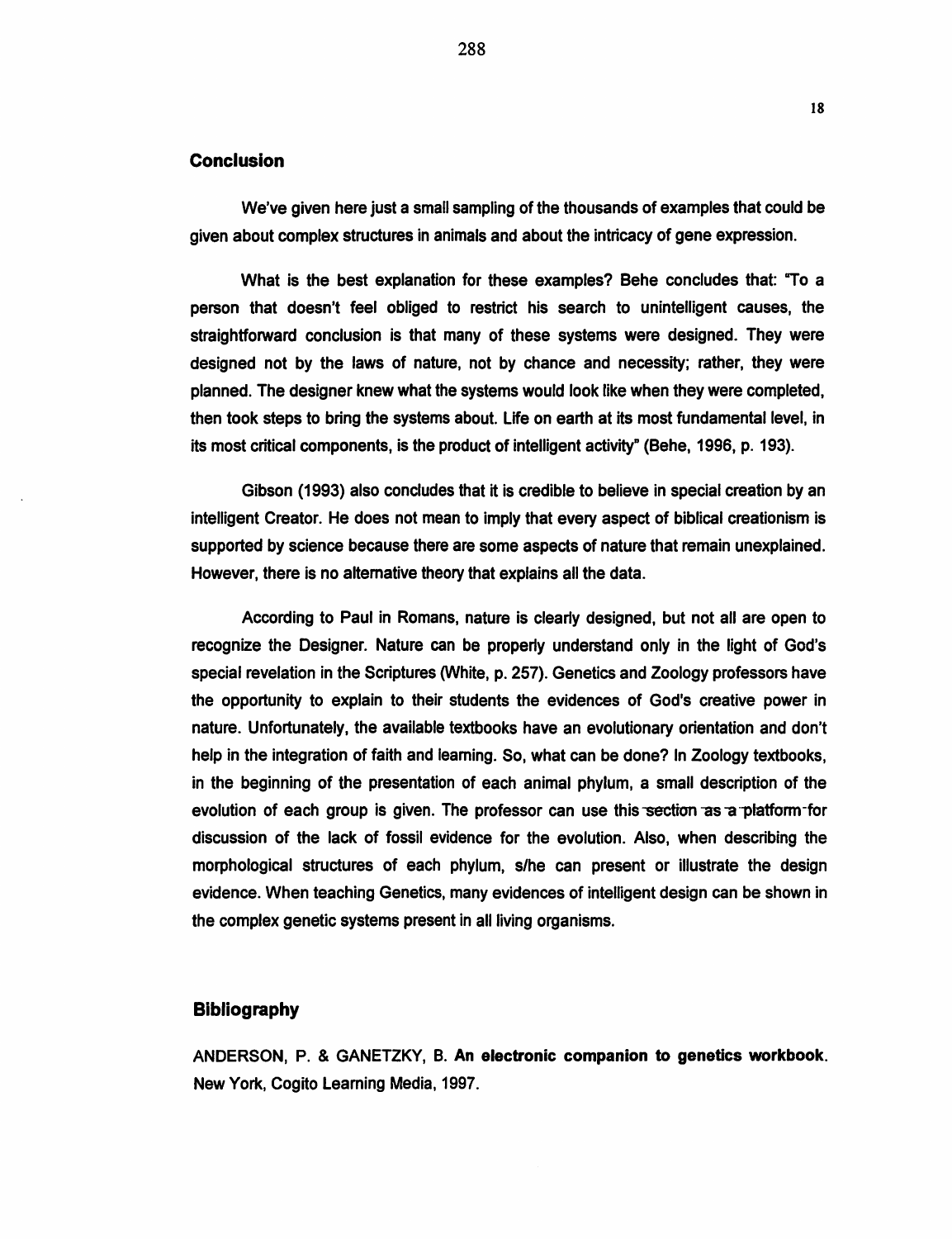BEARDSLEY, T. Weird wonders: was the Cambrian explosion a big bang or a whimper? Scientific American, June 1992, p 30 - 31.

BEHE, M. J. Darwin's black box. New York, The Free Press, 1996.

BRAND, L. Faith, reason and earth history. Berrien Springs, Andrews University Press, 1997.

CARVALHO, H. C. Fundamentos de genética e evolução. 3th ed. Rio de Janeiro, Livraria Atheneu, 1987.

CHADWICK, A. Os trilobitas: urn enigma de complexidade. Folha criacionista, 61: 3- <sup>11</sup> 1999.

DARWIN, C. The origin of species. Oxford Text Archive, Oxford University Computing Services, archive@ox.ac.uk

ELDREDGE, N. Reinventing Darwin. Nova York, Wiley, 1995, p. 95.

FREELAND, S. J. & HURST, L. D. The genetic code is one in a million. Journal of molecular evolution, 47: 238-248, 1998.

FUTUYAMA, D. J. Biologia evolutiva. 2nd ed. Ribeirao Prete, Sociedade Brasileira de Genética, 1993.

GARDNER, E. J., SIMMONS, M. J. & SNUSTAD, D.P. Principles of genetics. 8th ed. New York, John Wiley & Sons, 1991.

GIBSON, L. J. A Christian approach to Biology. Christ in the classroom, 11: 247-254, 1993.

GOULD, S. J. Wonderful life. New York, W. W. Norton,1989.

GRIFFITHS, A. J. F., MILLER, J. H., SUZUKI, D. T., LEWONTIN, R. C. & GELBART, W. M. An introduction to genetic analysis. 7th ed. New York, W. H. Freeman, 2000.